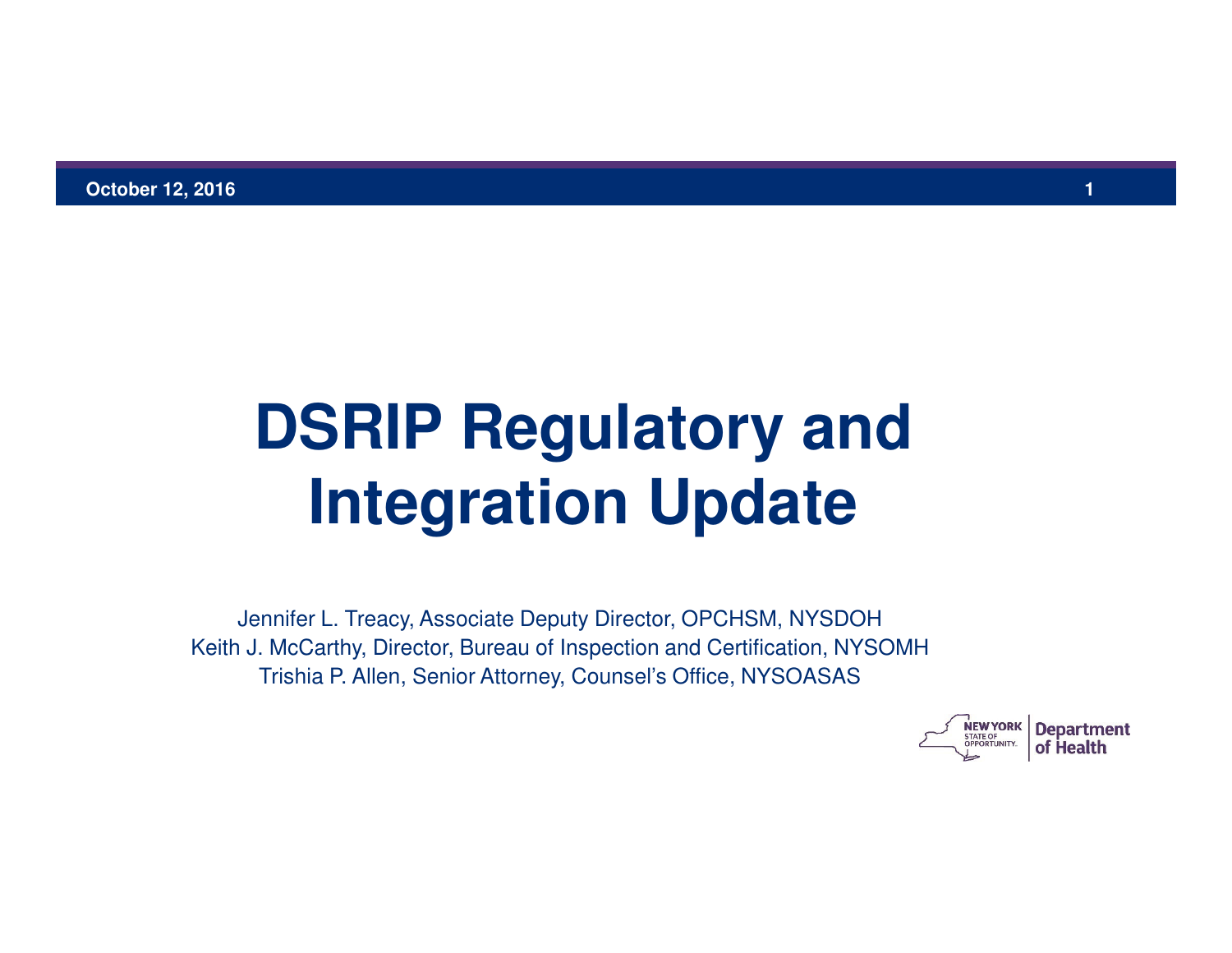# Regulatory Waiver Authority

PHL § 2807(20)(e) and (21)(e) authorize the waiver of regulatory requirements for DSRIP projects and capital projects that are associated with DSRIP projects by:

the Department of Health (DOH), the Office of Mental Health (OMH), the Office of Alcoholism and Substance Abuse Services (OASAS), and the Office for People With Developmental Disabilities (OPWDD)

A waiver may be issued:

- as necessary to allow applicants to avoid duplication of requirements and to allow the efficient implementation of the proposed projects;
- only if the waiver would not jeopardize patient safety; and
- only for the life of the project.

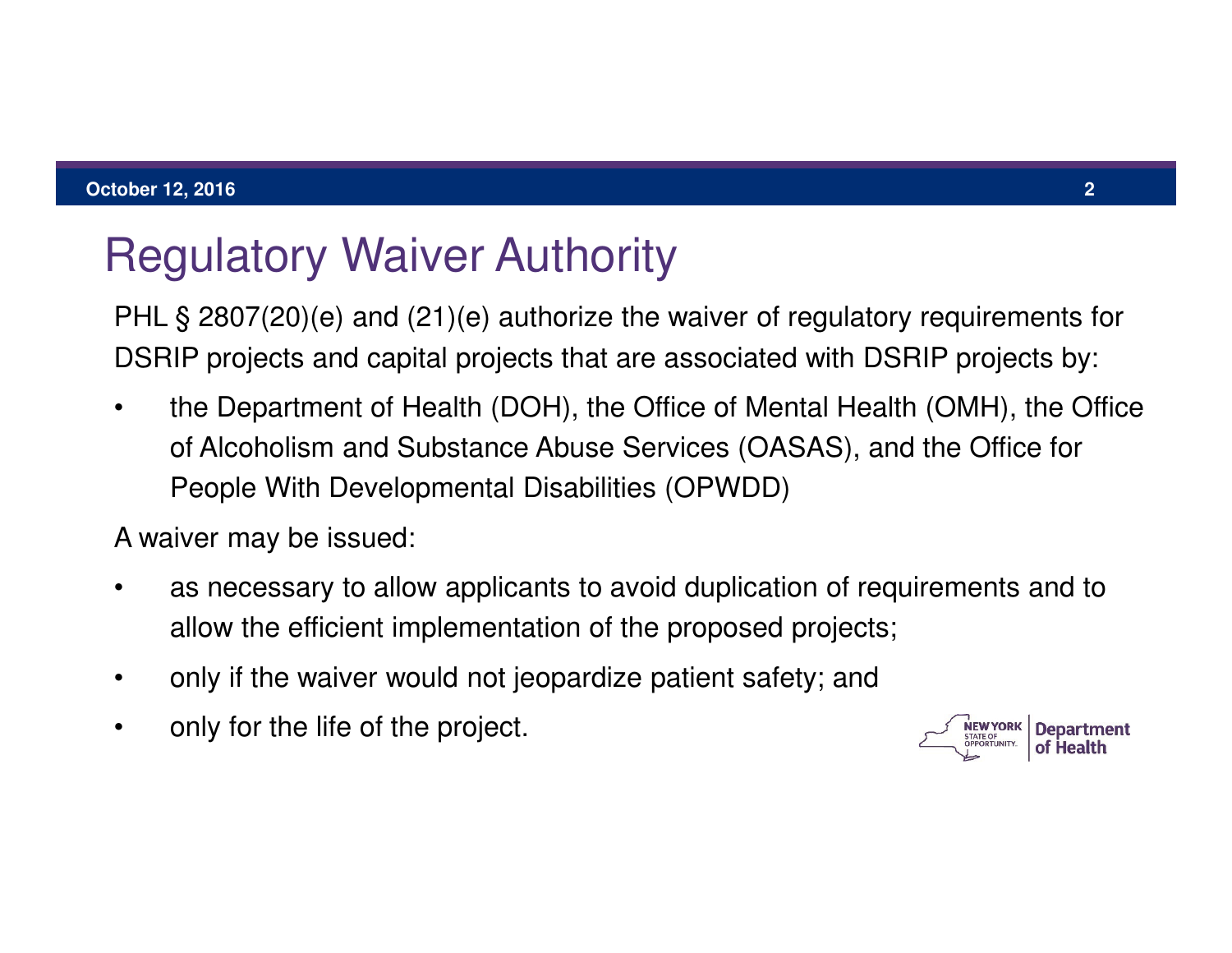### Requests for Regulatory Waivers

- • 624 requests were received for regulatory waivers
- • Of those 44% approved, 2% denied, 15% no waiver needed
- • Coordinated review process by DOH, OMH, OASAS and OPWDD
- Most common requests- Integrated services, Public Need and Financial Feasibility, Co-location/Shared Space

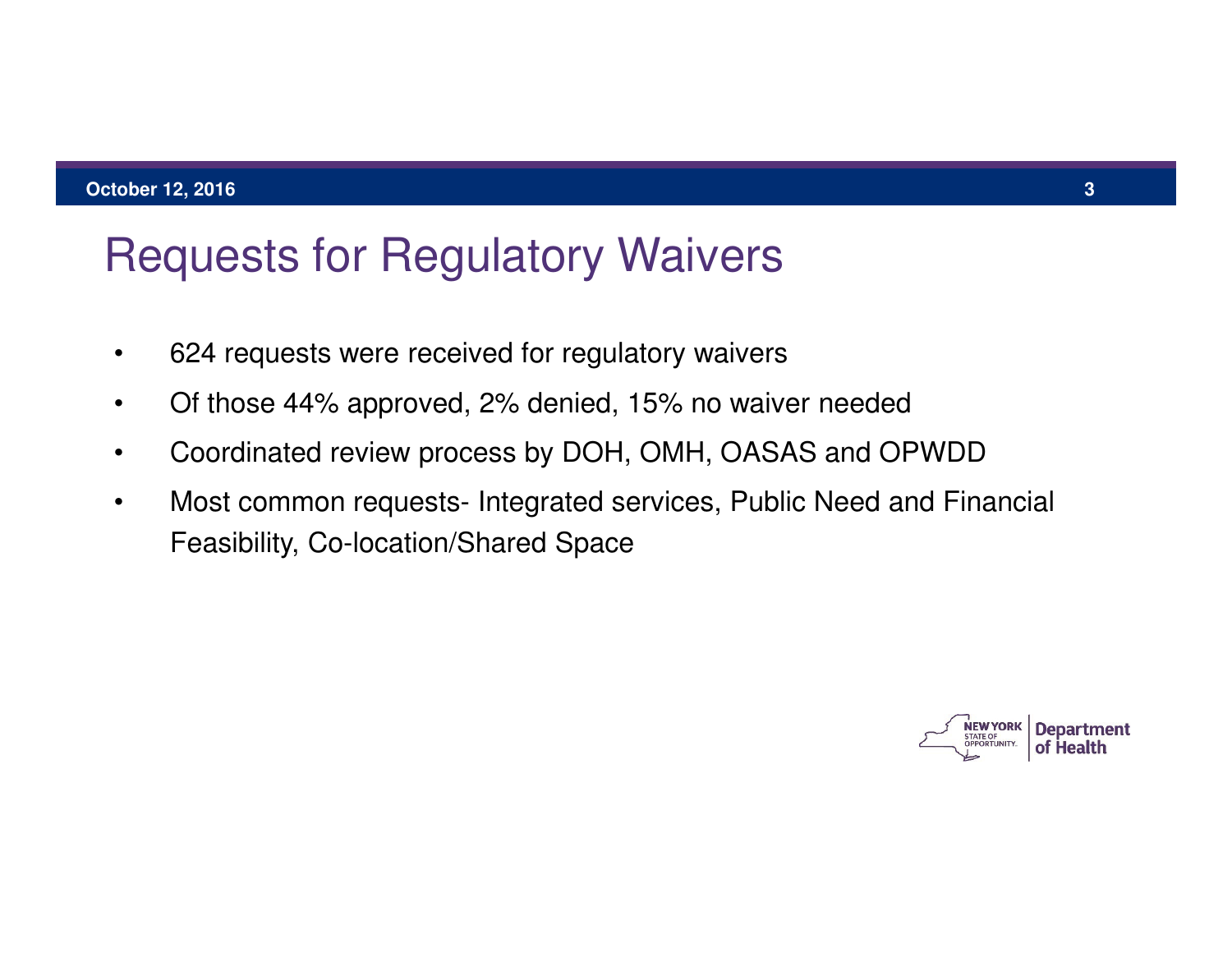### The Imperative to Facilitate the Integration of Care

- Individuals often have co-occurring physical and behavioral health needs
- New York's structure for providing health and behavioral health care services historically has been fragmented, impeding providers that desire to serve patients with multiple needs and resulting in higher costs
- Accordingly, New York State has recognized the critical need to pursue the integration of substance use disorder and mental health services as well as the integration of these services with physical health care services and to improve the overall coordination and accessibility of care

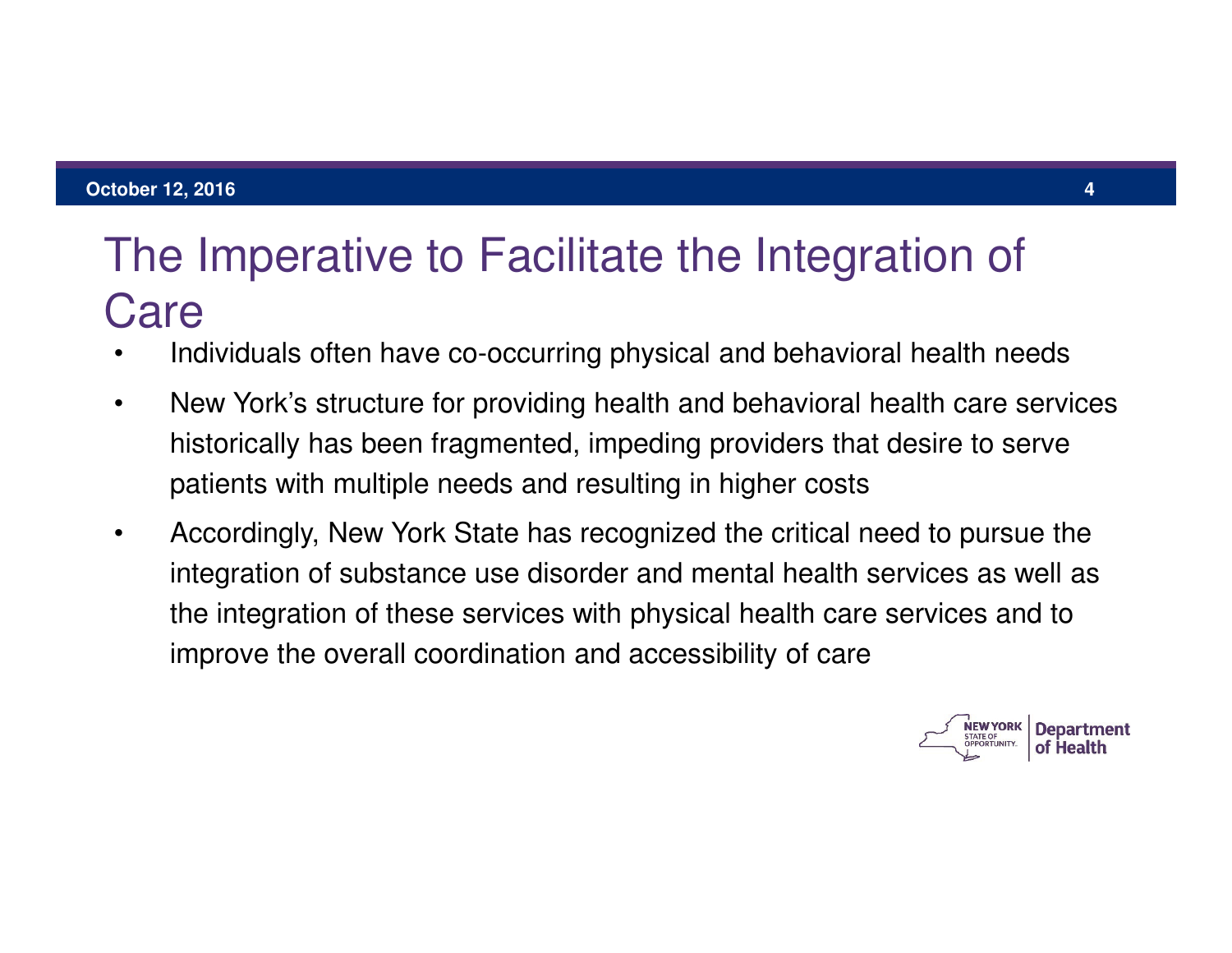### DSRIP Project 3.a.i Licensure Thresholds

**Additional options for integration are also available to providers participating in DSRIP.** 

**DSRIP Project 3.a.i Licensure Thresholds** allow **up to 49% of visits** to be for non-licensed / non-certified services, without requiring an additional license or certification.

• For these licensure thresholds to apply, the provider must be identified as participating in a PPS's 3.a.i project and have the appropriate DSRIP regulatory waiver for one of the following:



**Note:** Providers that integrate services under the DSRIP Project 3.a.i Licensure Threshold will only be able to use this approach for the life of the DSRIP program.

**Department** of Health

May 2015. New York State Department of Health. Guidance for DSRIP Performing Provider Systems Integrating Primary Care and Behavioral Health Services under Project 3.a.i.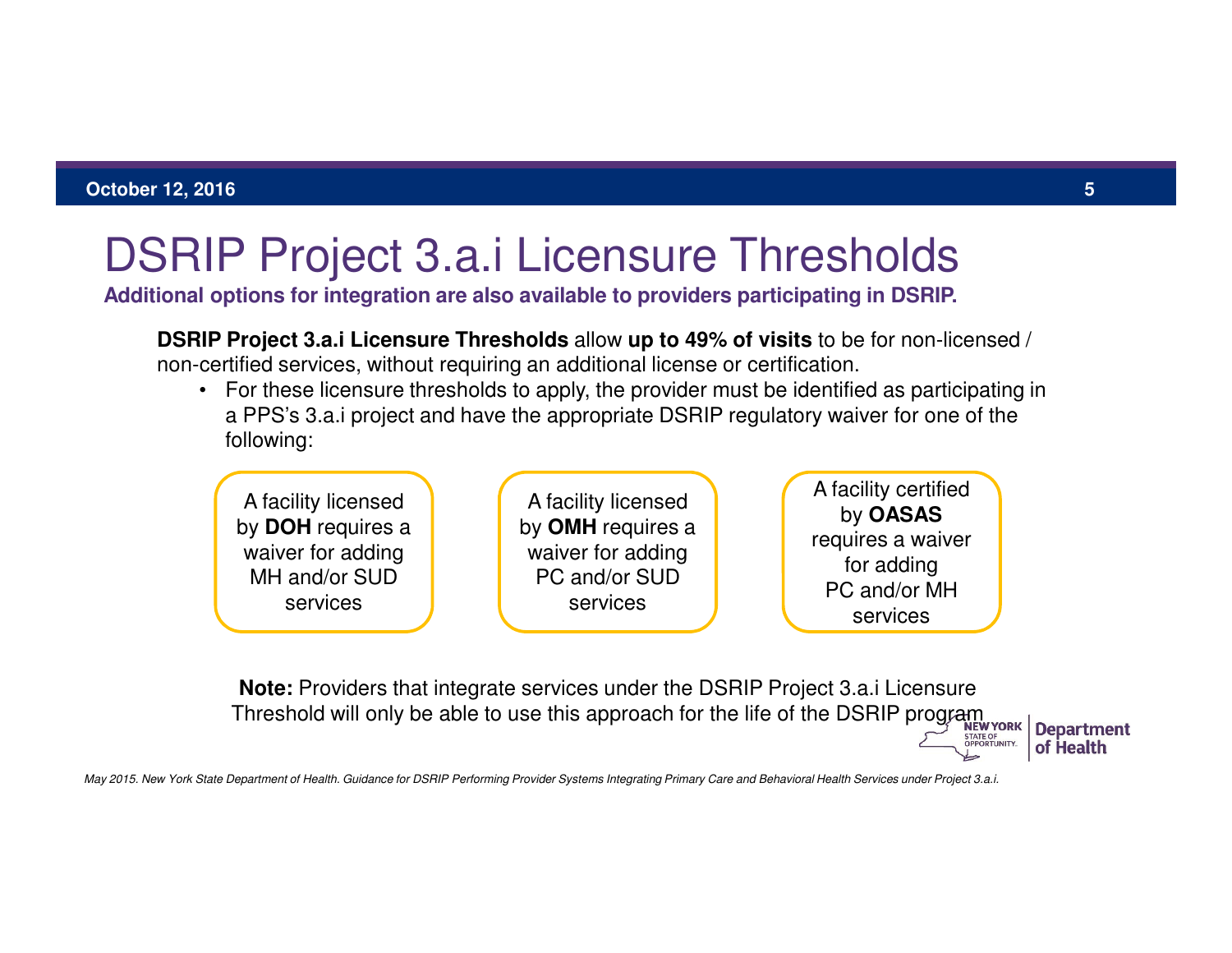# Regulatory Waivers to Promote Behavioral Health Integration under DSRIP Project 3.a.i.

- Raised the threshold visits for integrated care to 49% at Article 28 (DOH), Article 31 (OMH) provider sites involved in PPS projects.
- Changed billing policy to pay for 2 facility visits in one day for both physical and behavioral health services for PPS providers under APG reimbursement methodology.
- Streamlined application process for sites to benefit from the above changes and to add services that must be certified or licensed.

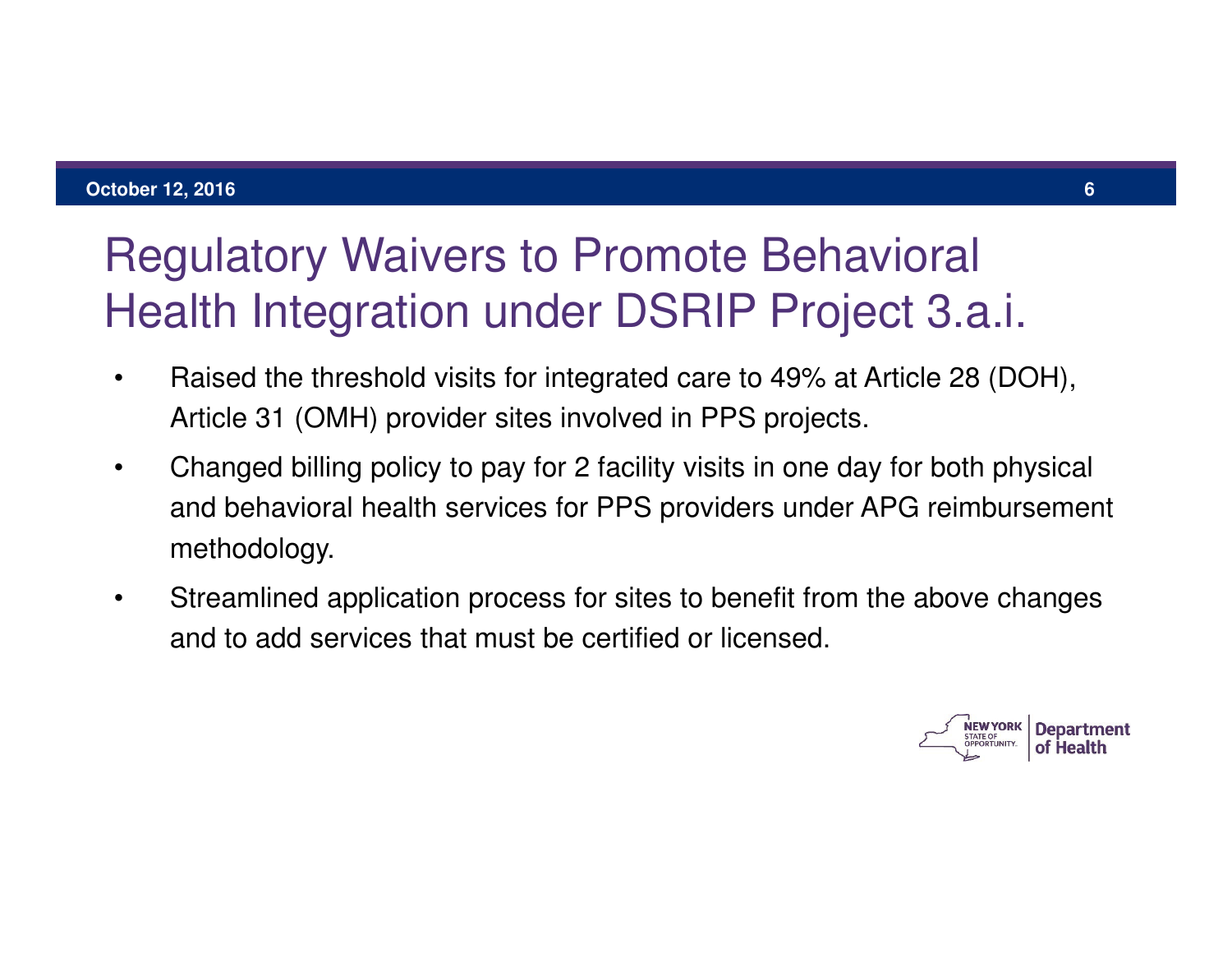### Issues/Questions for Implementation

**The following issues and questions emerged from PPS discussions with DOH, OMH, and OASAS.** 

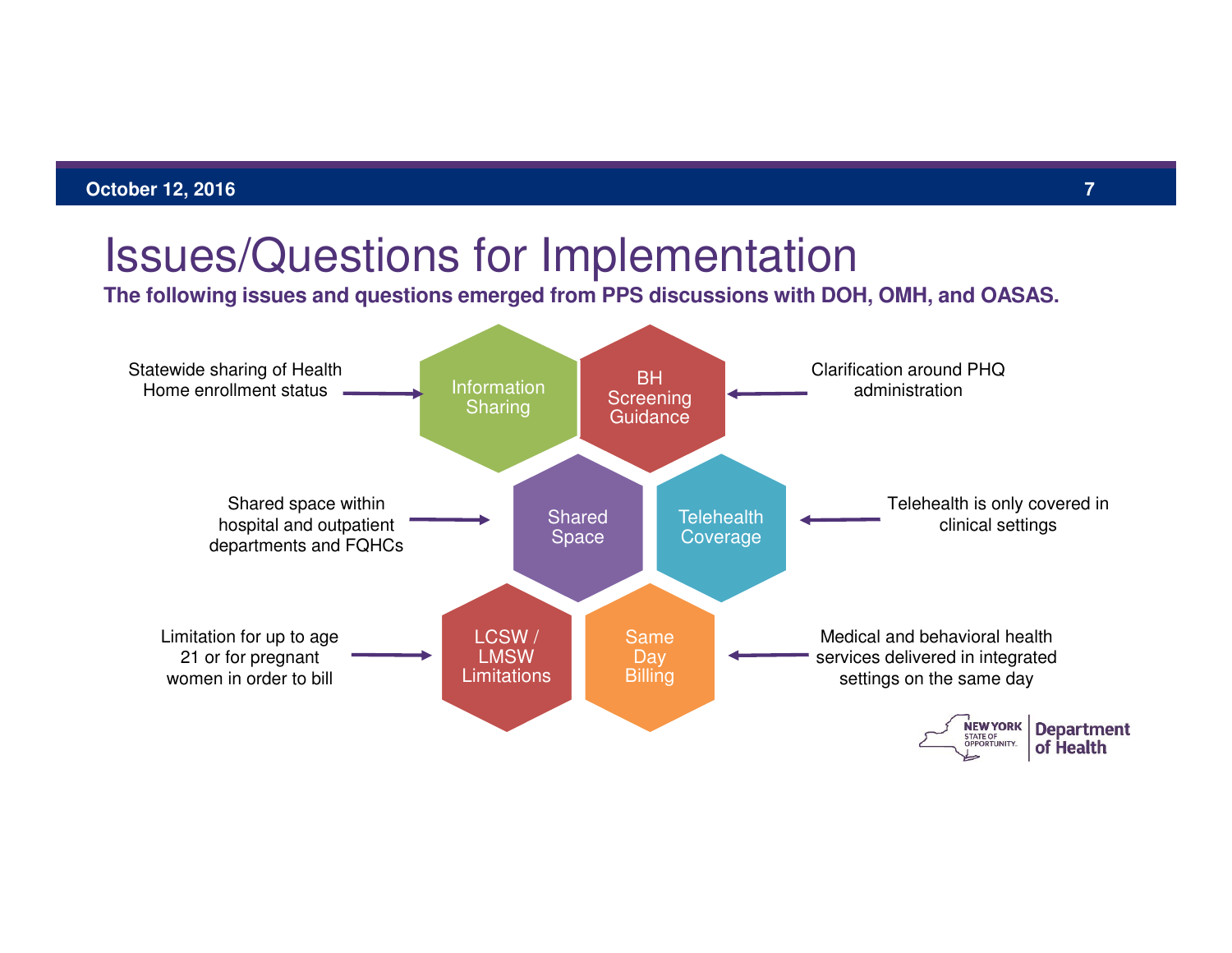# Integration Models

**Single vs Separate & Distinct Providers** 

- **Integrated Services Provider** 
	- • A single provider billing 2 Evaluation & Management Codes on the same date of service
- Co-location and Shared Space
	- • Two distinct/separate provider organizations (separate corporate structures)
- The specific model for each situation need to be known to respond with accuracy.

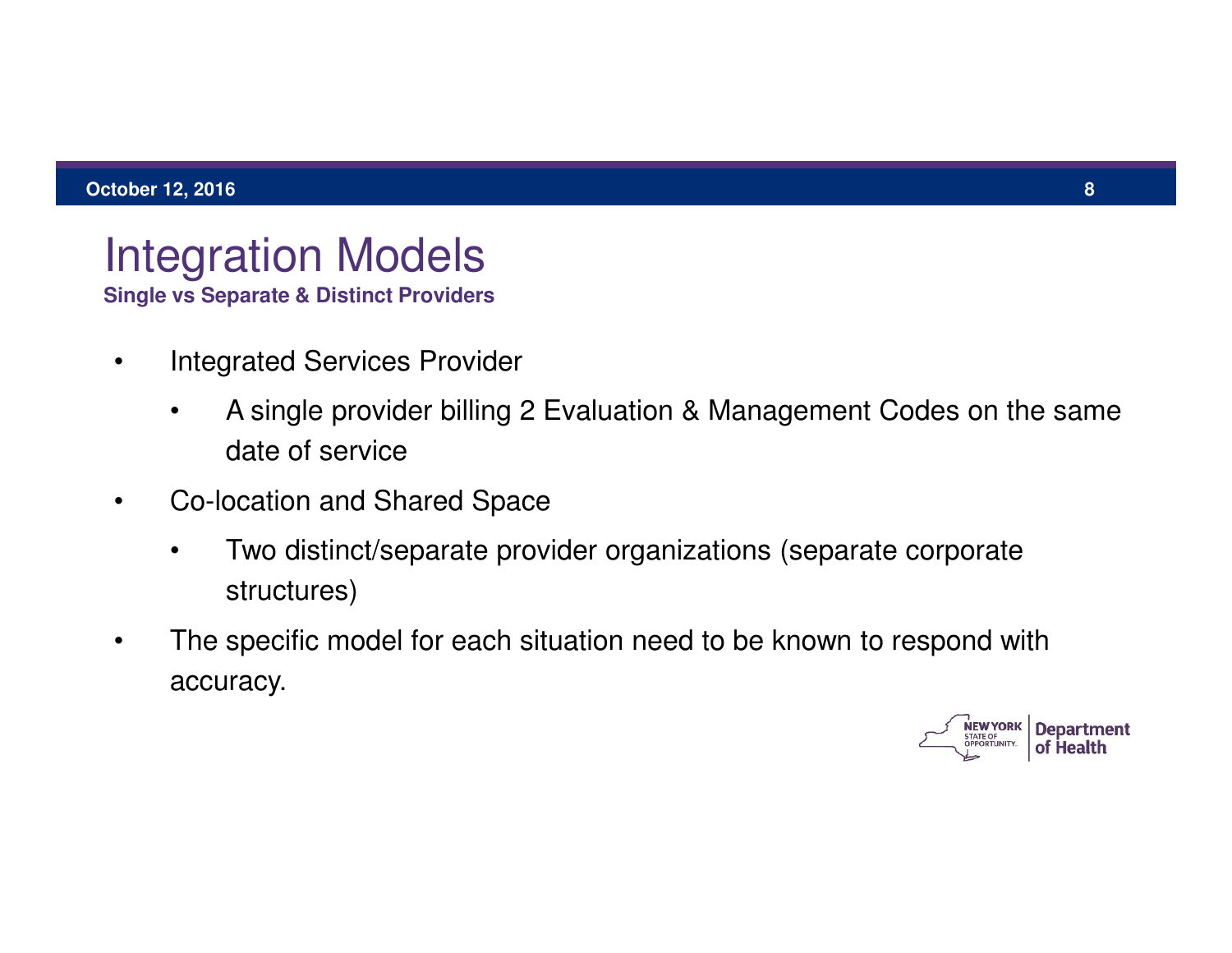### Integration Models and Approaches for a Single Provider

- Licensure Thresholds
- DSRIP Project 3.a.i Licensure Threshold
- Integrated Outpatient Services (IOS) Regulations
- Multiple Licenses by different state agencies

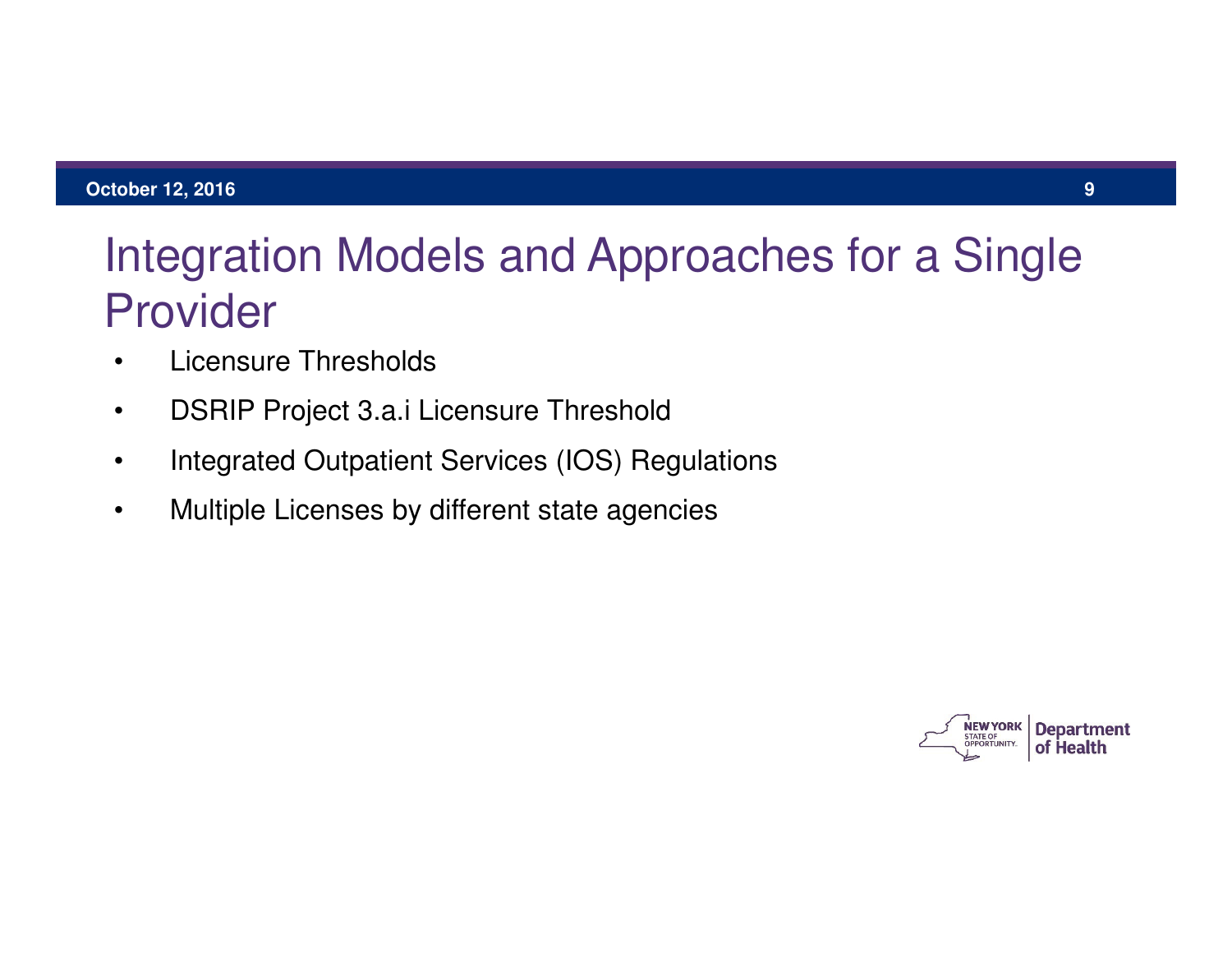### **Totals**

#### **DSRIP 3.a.i.**

- 5 OMH host sites total
	- 1 with SUD
	- 3 with primary care
	- 1 with both
- 4 OASAS host sites total
	- 1 with MH
	- 2 with primary care
	- 1 with both
- 5 DOH host site total
	- 4 with MH
	- 0 with SUD
	- 1 with both

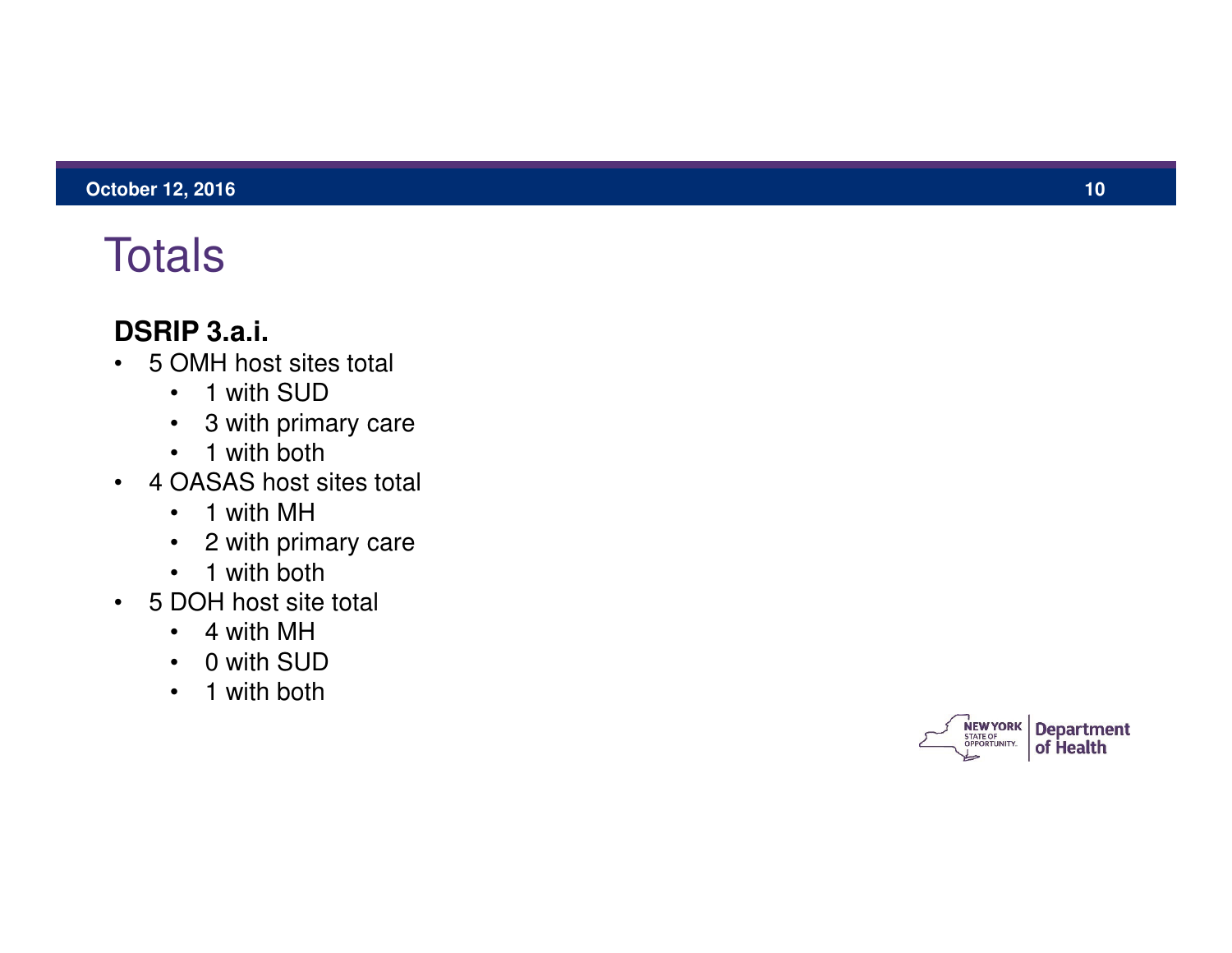### **Totals**

#### **Integrated Outpatient Services**

- 14 OMH host sites total
	- 7 with SUD
	- 6 with primary care
	- 1 with both
- 8 OASAS host sites total
	- 6 with MH
	- 2 with primary care
	- 0 with both
- 0 DOH host sites total
	- 0 with MH
	- 0 with SUD
	- 0 with both

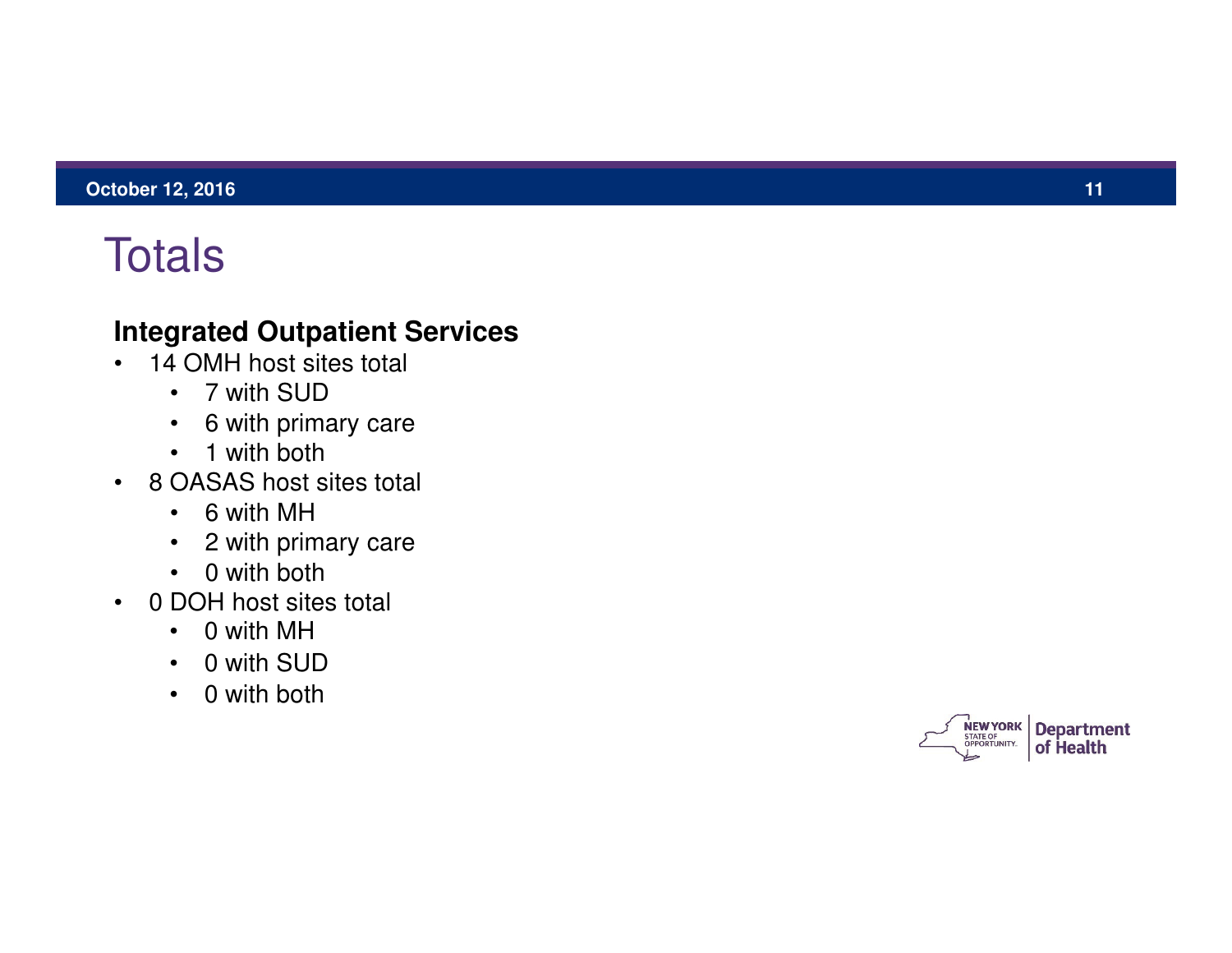### Integration Models and Approaches for Different **Providers**

- Co-Location
- Shared Space

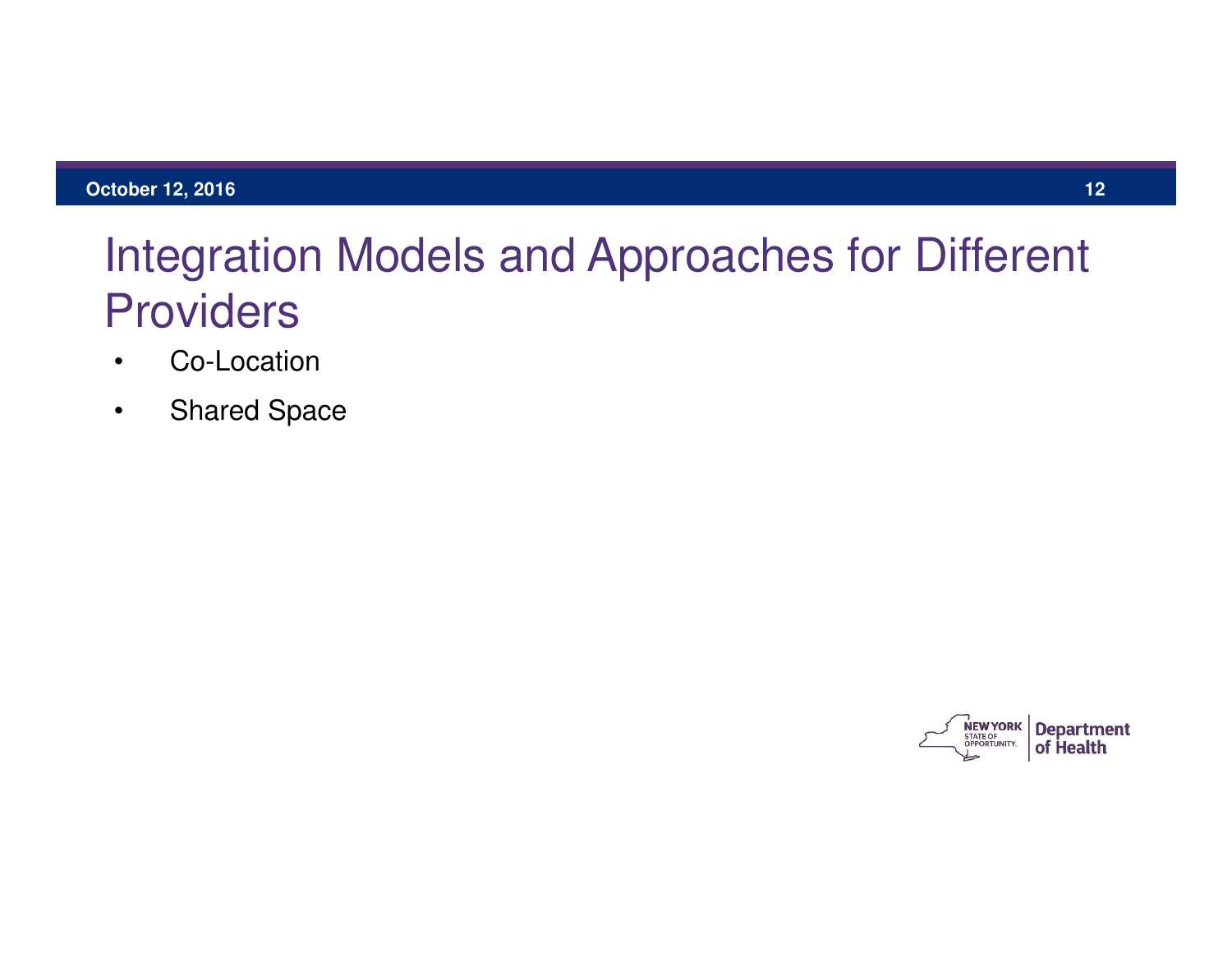# Co-Location

Co-location - Arrangement where two or more providers are located at the same physical address, but are not sharing any physical space.

Co-located providers:

- may share public space within a building that is accessible to patients of all providers. These spaces include entrances, exits, atria, elevators and staircases.
- may not share or commingle staff. Individuals may be employees of both providers, but their schedules must not overlap.
- • CMS has indicated that FQHCs that share waiting rooms with other co located providers may be approvable on a case by case basis.

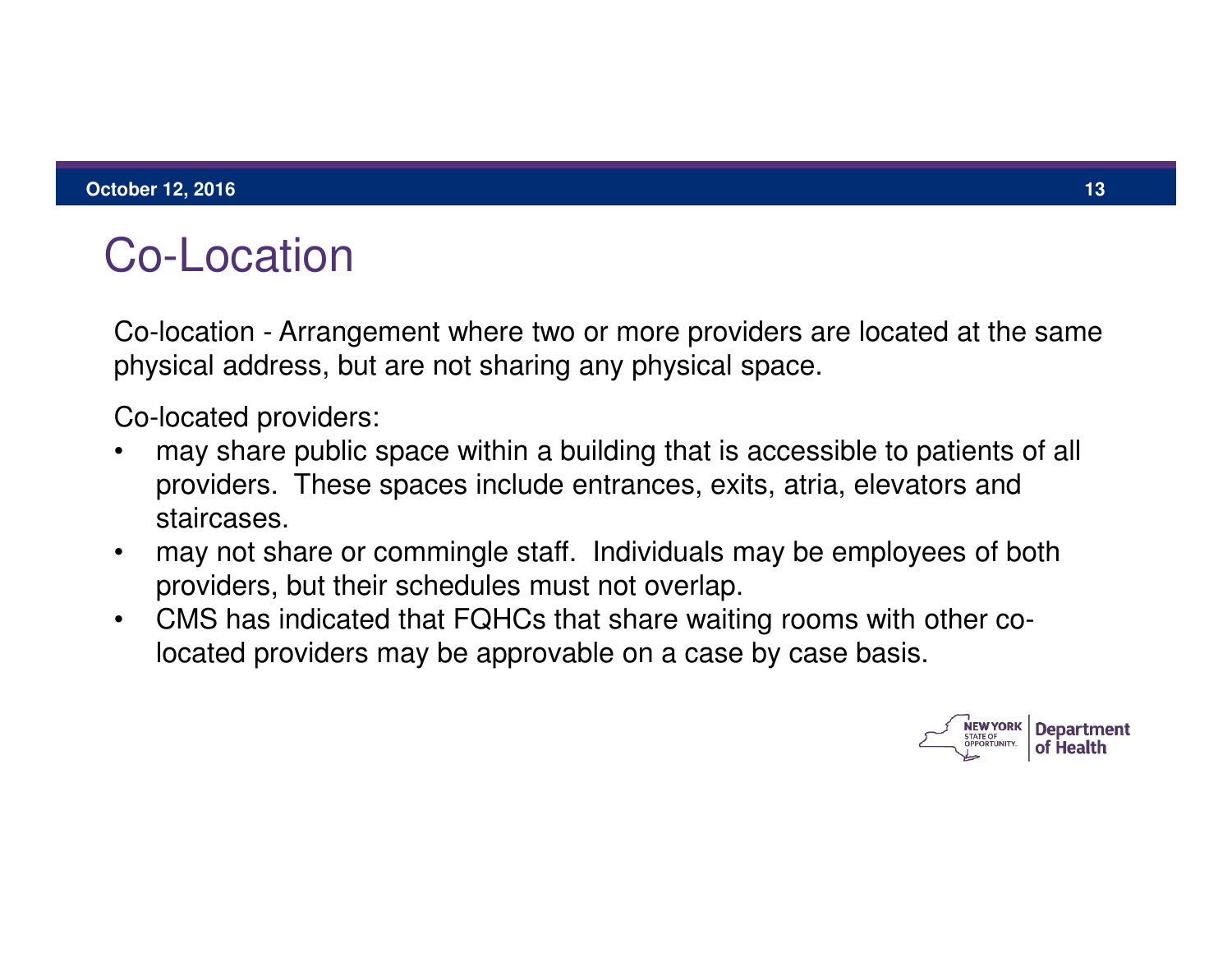### Shared Space

Shared Space - Arrangement where two or more providers work together to deliver care by sharing physical space.

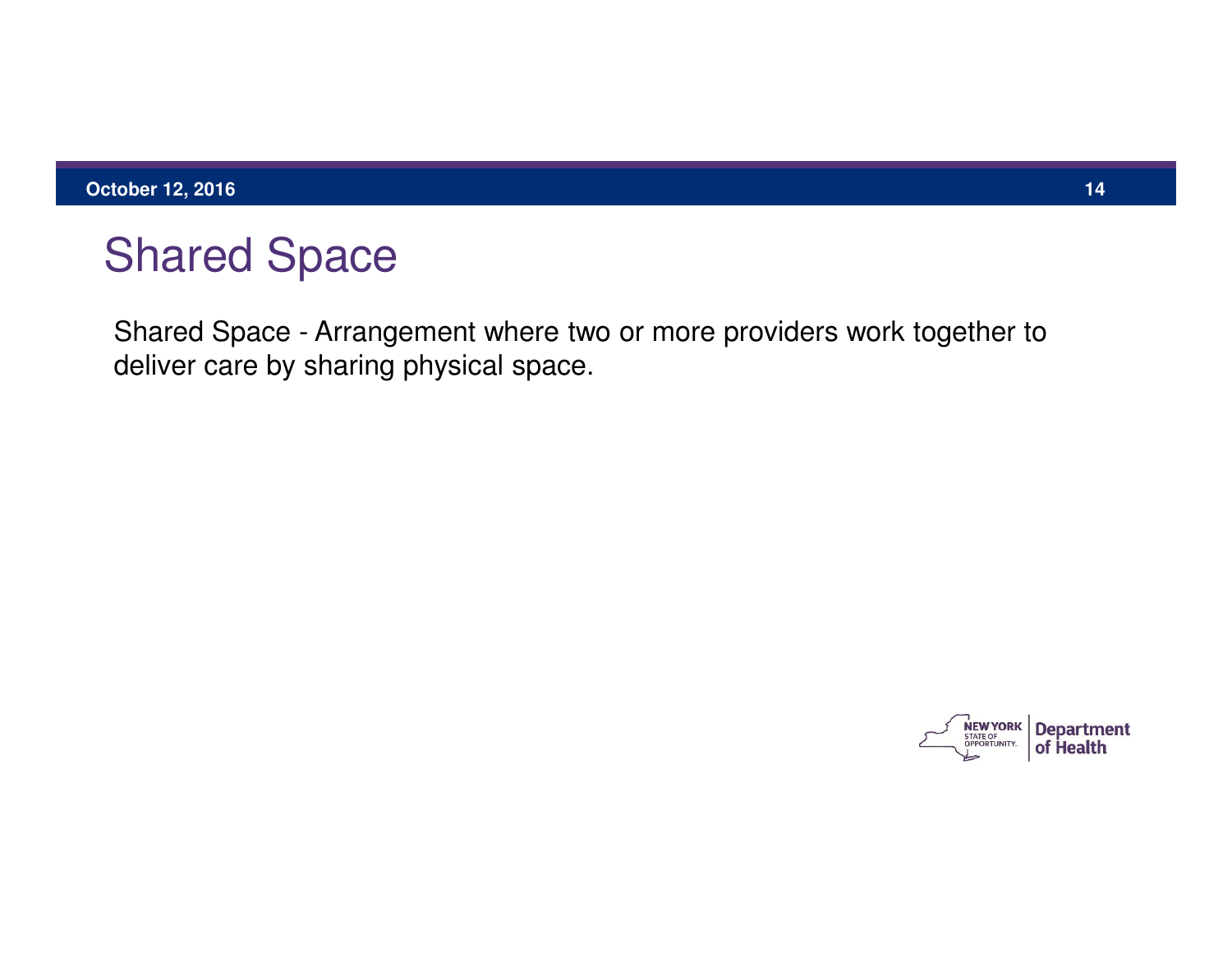## **Challenges**

- Restrictive CMS regulations on shared space and co-location
- Culture change
- BH workforce shortages
- • Physical plant requirements for integrated clinic space.
- Reporting policies and procedures relating to Federal Block Grant funding under a single operating issue.
- Exchange of information that is legally permissible, and that which requires specific permission to satisfy Privacy and Confidentiality requirements.

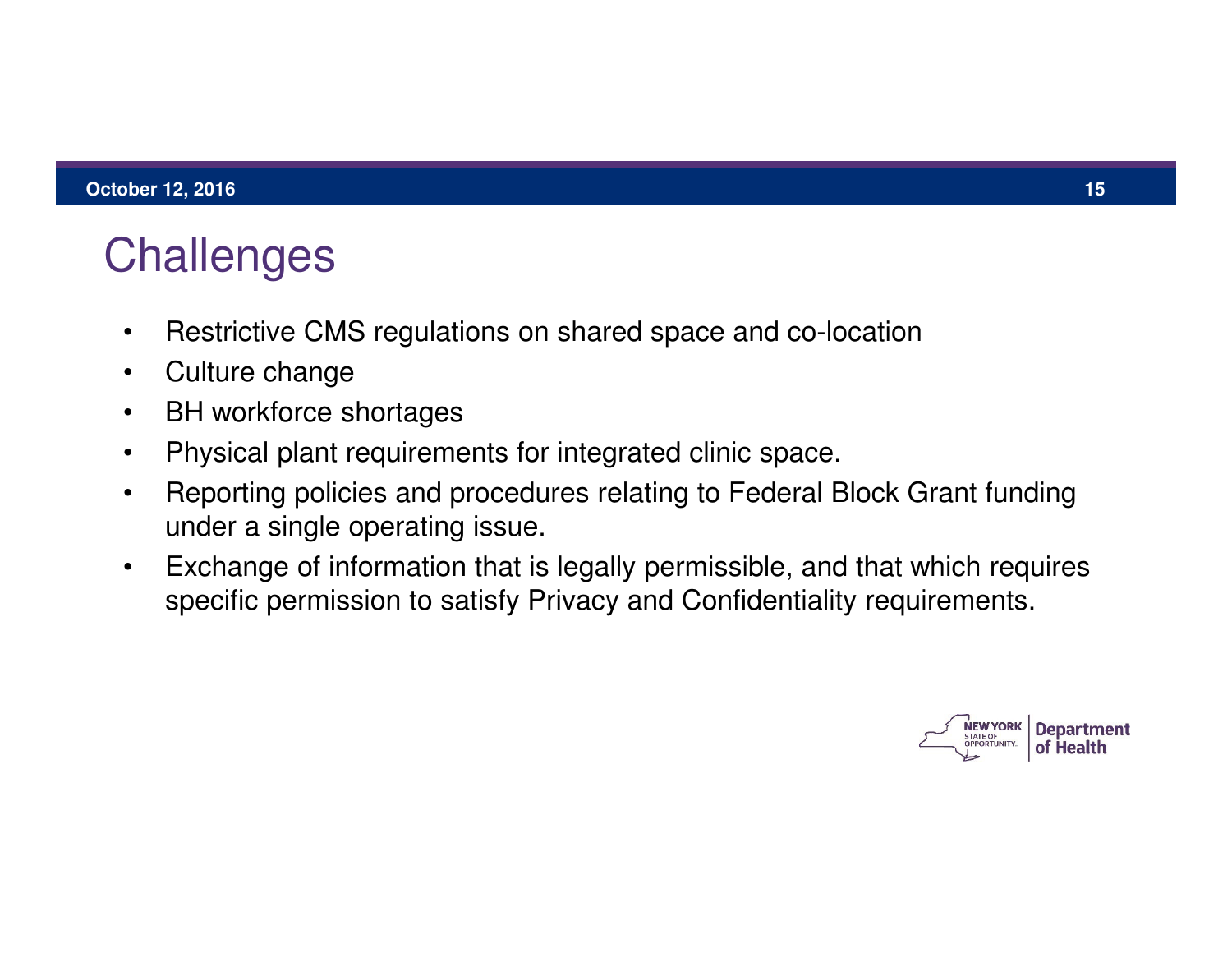### **Challenges**

- • Payment systems to support Integrated Care, including:
	- – FQHCs Prospective Payment System where one service can be billed in the same day
	- – What are the "integrated care" rates in a managed care environment?
	- – Who can and should be credentialed and able to bill and be paid for providing those service(s)?